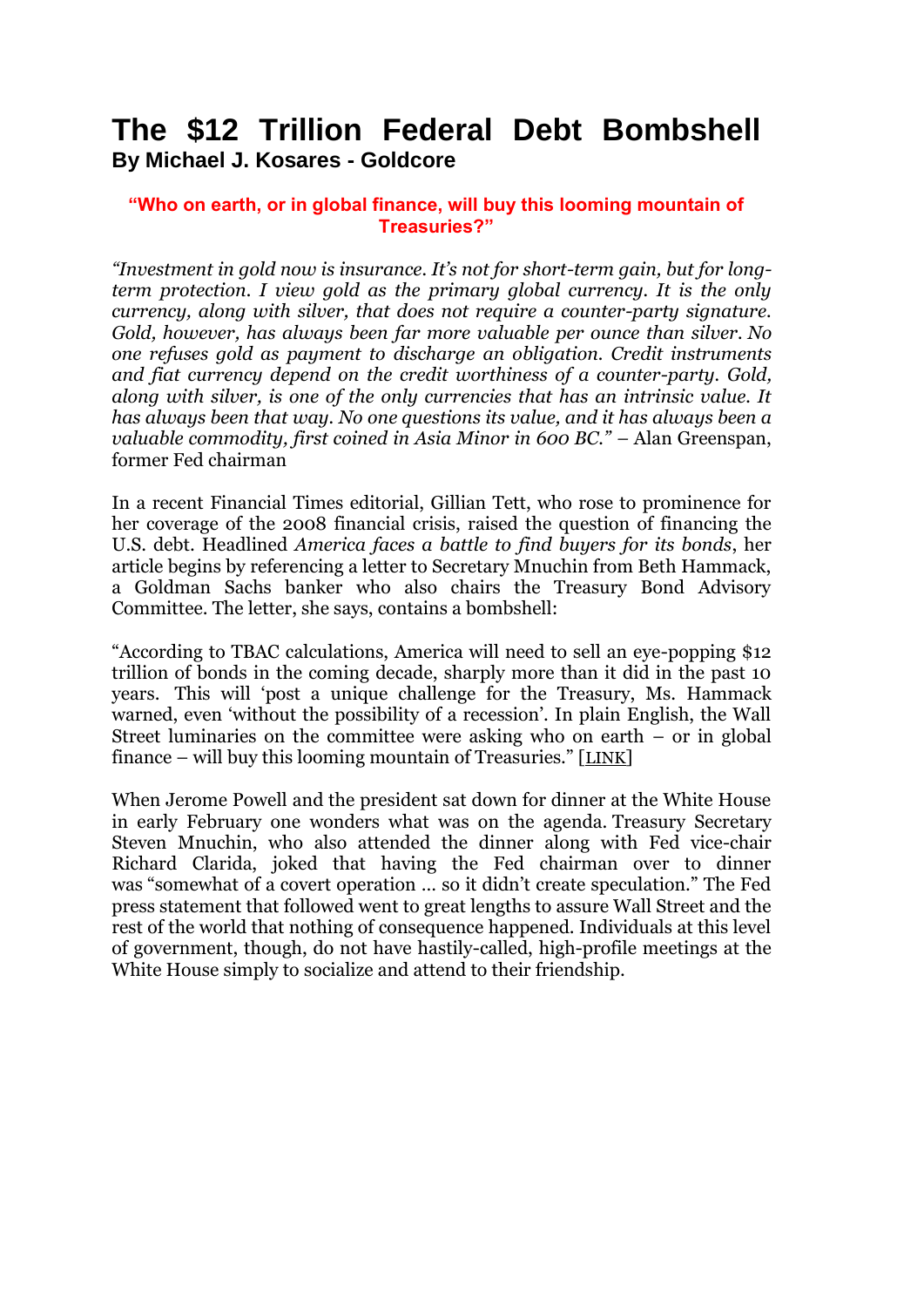

The rhinoceros in the room could very well have been how the federal government will go about financing the \$12 trillion in debt Goldman's Beth Hammack earlier brought to the Treasury Secretary"s attention and what role the Federal Reserve intends to play in the process. China and Japan, America"s two largest financiers by far, have withdrawn from the market and there is no certainty as to when they might return. That leaves domestic U.S. private investors and financial institutions to fill the yawning gap and, failing that, the Federal Reserve with a new round of quantitative easing.

How the \$12 trillion debt bombshell is handled will carry very large implications for the stock and bond markets, the value of the dollar and consequently the price of gold. Some would say we are a long way from another round of quantitative easing, but we will remind our readers it was only a few months ago that we were assured of at least two additional rate hikes in 2019 and stepped-up quantitative tightening. Circumstances and response, as we have seen over the past few weeks, can change in a heartbeat. Ominously, San Francisco Federal Reserve president Mary Daly told reporters last week that the Fed is considering quantitative easing as a permanent option in the monetary toolkit and not, as Bloomberg put it, "just as a last-ditch measure to deploy in emergencies." (Please see *[Balance Sheet Could Be in Regular](https://www.bloomberg.com/news/articles/2019-02-08/balance-sheet-could-be-in-fed-s-regular-toolkit-daly-suggests)  [Fed Toolkit/](https://www.bloomberg.com/news/articles/2019-02-08/balance-sheet-could-be-in-fed-s-regular-toolkit-daly-suggests)*Bloomberg/2-8-2019)

We end with a timeless observation from the now-deceased Richard Russell (Dow Theory Letter):

*"Paper money is now being created wholesale throughout the world. Stated simply, all paper currency is now valued against each other. But more important, ultimately ALL paper is ultimately valued against the only true, intrinsic money – gold. In world history, no irredeemable paper currency has ever survived. Since all the world's currency is now irredeemable (in gold), this means that in the end, the only form of money that will survive is real intrinsic money – gold. It's not a question of whether gold will survive, it's a question of when the world's current paper money will deteriorate and finally die. I can tell you that irredeemable paper will not survive – but obviously I can't tell you when it will die. The timing is the only uncertainty."*

The chart below from the World Gold Council speaks to Russell"s point. It shows the performance of various currencies – past and present – against gold over the long term. When the end comes, as the chart illustrates, it can come abruptly and without